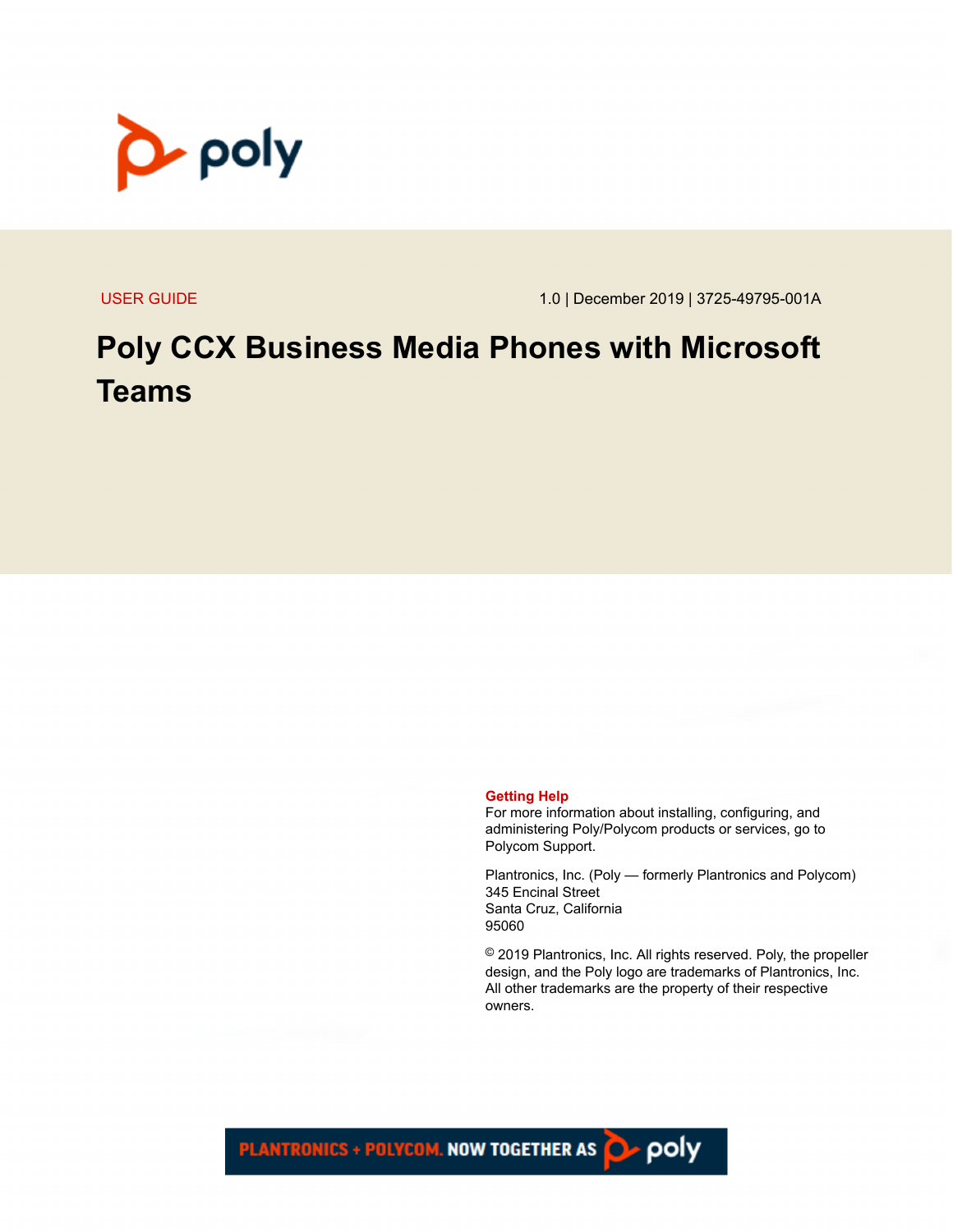# **Contents**

| Getting Started with Poly CCX Business Media Phone with Teams4 |  |
|----------------------------------------------------------------|--|
|                                                                |  |
|                                                                |  |
|                                                                |  |
|                                                                |  |
|                                                                |  |
|                                                                |  |
|                                                                |  |
|                                                                |  |
|                                                                |  |
|                                                                |  |
|                                                                |  |
|                                                                |  |
|                                                                |  |
| Poly CCX Business Media Phone with Teams Settings11            |  |
|                                                                |  |
|                                                                |  |
|                                                                |  |
|                                                                |  |
|                                                                |  |
|                                                                |  |
|                                                                |  |
|                                                                |  |
|                                                                |  |
|                                                                |  |
|                                                                |  |
|                                                                |  |
|                                                                |  |
|                                                                |  |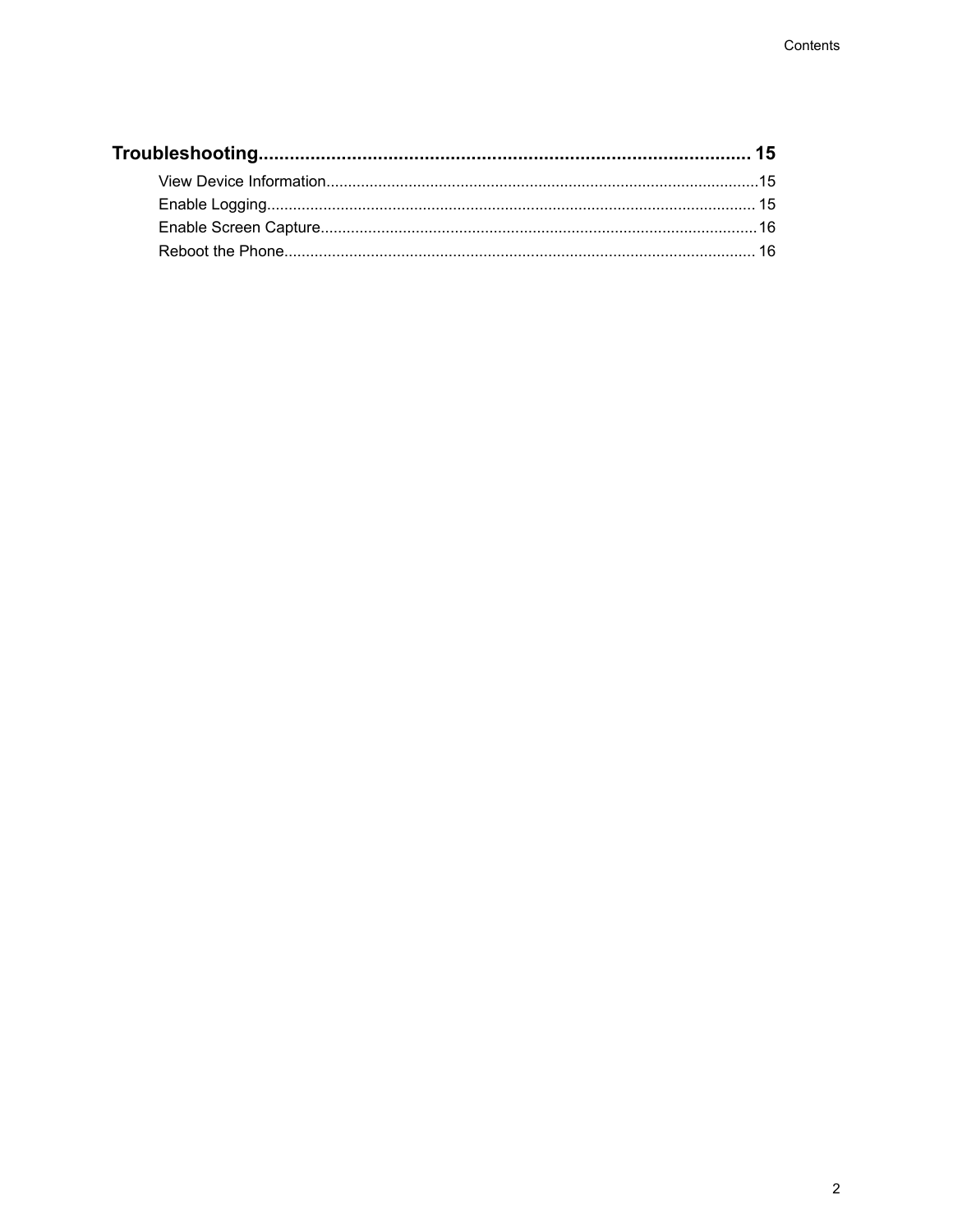# <span id="page-3-0"></span>**Before You Begin**

### **Topics:**

- Audience, Purpose, and Required Skills
- **Related Poly and Partner Resources**

This user guide helps you configure Poly settings available on the CCX business media phone when running Microsoft Teams. You must have a Teams–enabled Microsoft Office 365 account to access all of the features of your CCX business media phone with Teams.

This user guide supports the following Poly phones with Teams enabled:

▪ CCX 500 business media phones

### **Audience, Purpose, and Required Skills**

This guide provides information for Poly CCX Business Media Phones running the Microsoft Teams application. Administrators and users can use this guide to configure Poly settings available on the phone's local interface.

### **Related Poly and Partner Resources**

See the following sites for information related to this product.

- **The [Polycom Support Site](https://support.polycom.com/PolycomService/home/home.htm) is the entry point to online product, service, and solution support** information including **Licensing & Product Registration**, **Self-Service**, **Account Management**, **Product-Related Legal Notices**, and **Documents & Software** downloads.
- The [Polycom Document Library](https://documents.polycom.com/) provides support documentation for active products, services, and solutions. The documentation displays in responsive HTML5 format so that you can easily access and view installation, configuration, or administration content from any online device.
- The [Polycom Community](https://community.polycom.com/) provides access to the latest developer and support information. Create an account to access Poly support personnel and participate in developer and support forums. You can find the latest information on hardware, software, and partner solutions topics, share ideas, and solve problems with your colleagues.
- The [Polycom Partner Network](https://www.polycom.com/partners.html) are industry leaders who natively integrate the Poly standards-based RealPresence Platform with their customers' current UC infrastructures, making it easy for you to communicate face-to-face with the applications and devices you use every day.
- The [Polycom Collaboration Services](https://www.polycom.com/content/www/en/collaboration-services.html) help your business succeed and get the most out of your investment through the benefits of collaboration.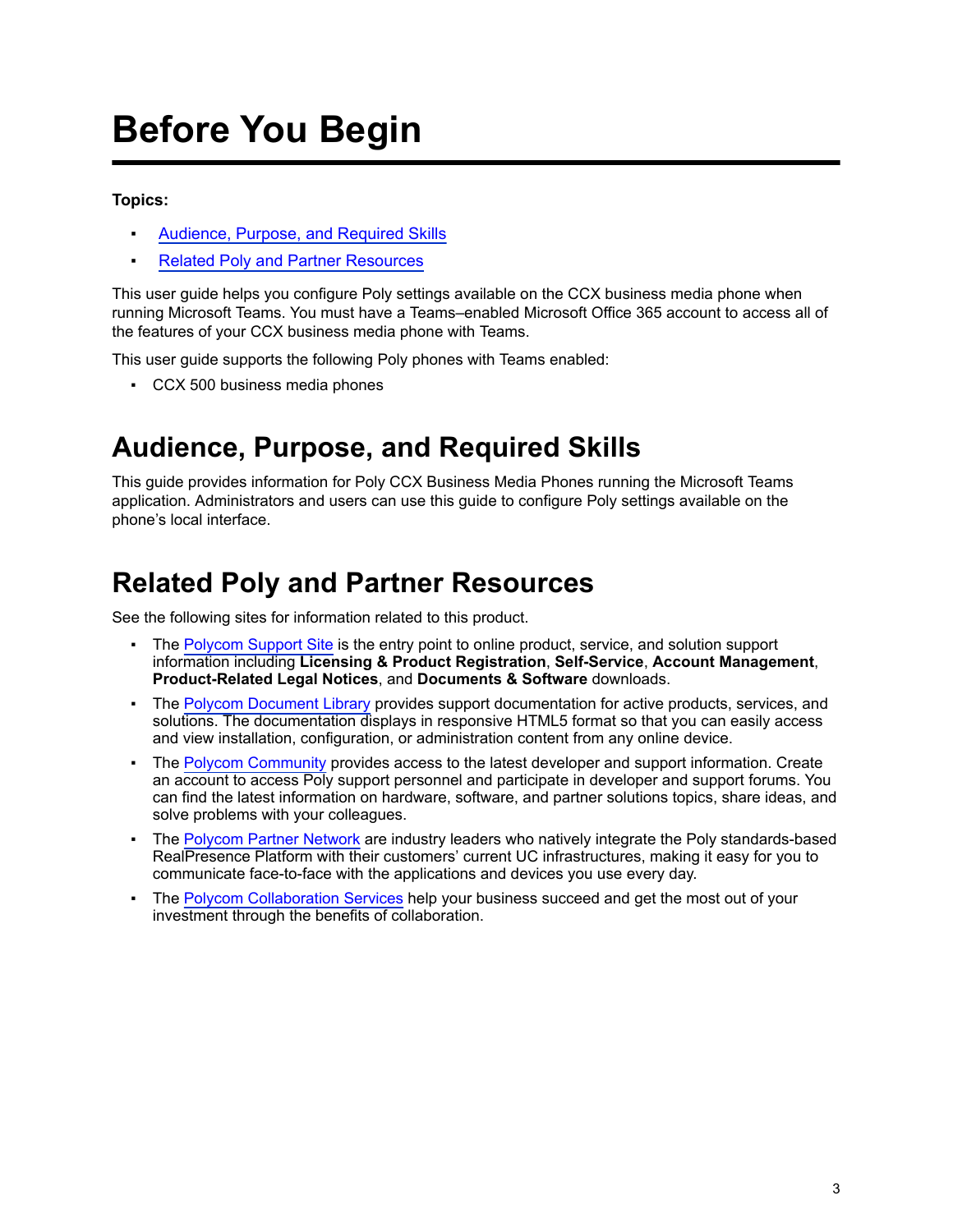# <span id="page-4-0"></span>**Getting Started with Poly CCX Business Media Phone with Teams**

### **Topics:**

- **[CCX Phone Hardware Overview](#page-5-0)**
- **[Wake the Phone](#page-7-0)**
- **[Access Microsoft Teams Help](#page-7-0)**
- [Accessibility Features](#page-7-0)

Before you use your Poly CCX Business Media Phone with Teams, take a few moments to familiarize yourself with its features and user interface.

**Note:** As you read this guide, keep in mind that your system administrator configures certain features or your network environment may determine them. As a result, some features may not be enabled or may operate differently on your device. Additionally, the examples and graphics in this guide may not directly reflect available options or what your device screen displays.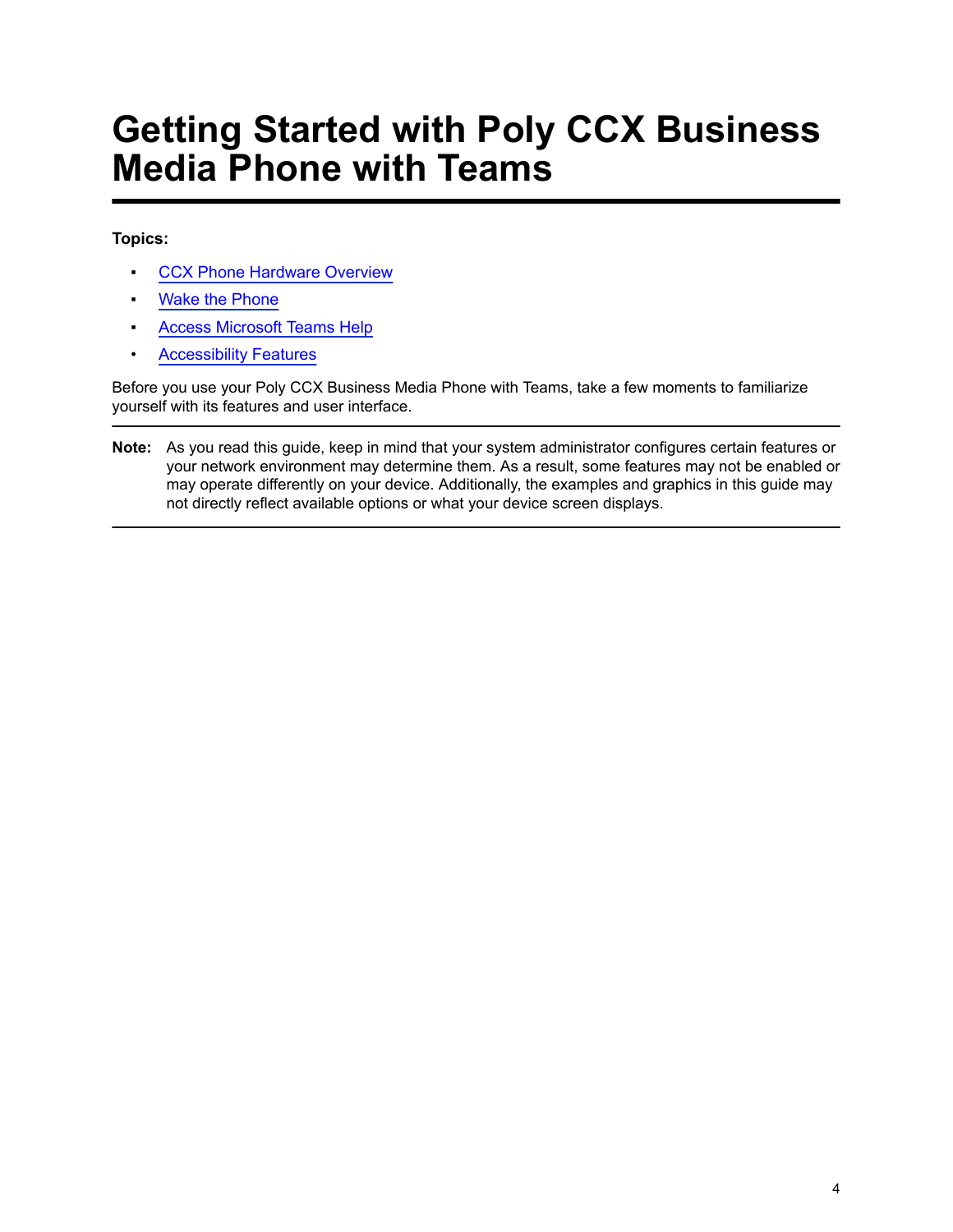## <span id="page-5-0"></span>**CCX Phone Hardware Overview**

The following topics describe the hardware features for Poly CCX Business Media Phones.

### **Poly CCX 500 Business Media Phone Hardware**

The following figure displays the hardware features on Poly CCX 500 Business Media Phones. The table lists each feature numbered in the figure.

#### **Figure 1: Poly CCX 500 phone hardware features**



#### **Poly CCX 500 Phone Hardware Feature Descriptions**

| <b>Reference Number</b> | <b>Feature</b>            | <b>Feature Description</b>                                                                                                                                                                                                                                                             |
|-------------------------|---------------------------|----------------------------------------------------------------------------------------------------------------------------------------------------------------------------------------------------------------------------------------------------------------------------------------|
|                         | Reversible tab            | Secures the handset in the cradle when you position<br>your phone stand at a high angle. To secure the<br>handset, remove the tab, reverse it so the protrusion<br>points up, and reinsert it. Position the handset so the<br>protrusion on the tab fits into the slot on the handset. |
| 2                       | Message waiting indicator | Flashes to indicate you have an incoming call.<br>Flashes red to indicate when you have new messages.                                                                                                                                                                                  |
| 3                       | Touchscreen               | Enables you to select items and navigate menus on the<br>touch-sensitive screen.                                                                                                                                                                                                       |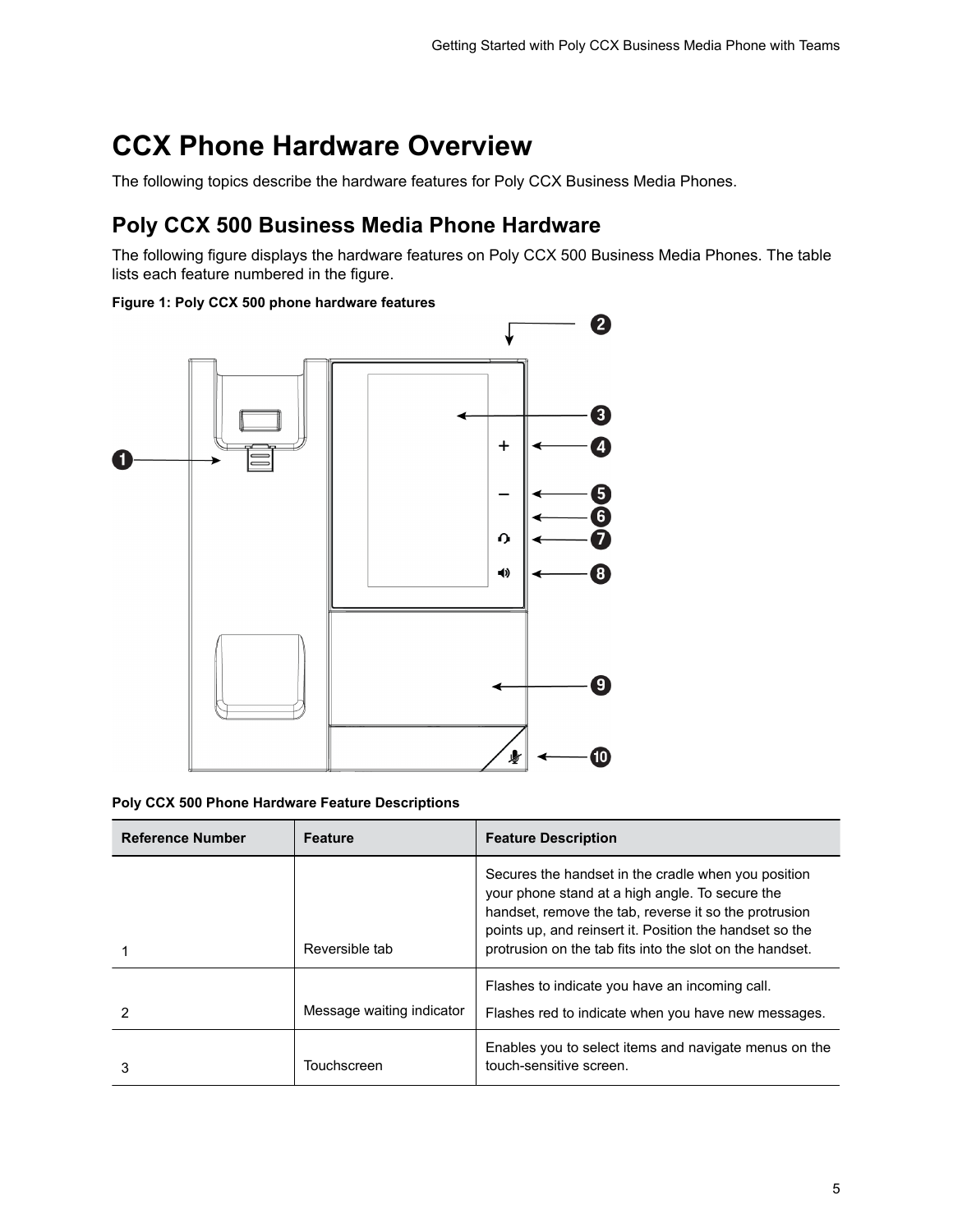<span id="page-6-0"></span>

| <b>Reference Number</b> | <b>Feature</b>         | <b>Feature Description</b>                                                                                           |
|-------------------------|------------------------|----------------------------------------------------------------------------------------------------------------------|
| 4,5                     | Volume keys            | Adjusts the volume of the handset, headset, speaker,<br>and ringer.                                                  |
|                         |                        | Enables you to attach a USB flash drive or USB<br>headset.                                                           |
| 6                       | $USB$ port $(s)$       | Poly CCX 500 phones include one USB-A port and one<br>USB-C port.                                                    |
| 7                       | Headset indicator      | Displays when the phone is powered on. The icon<br>glows green or blue when a headset is connected and<br>activated. |
| 8                       | Speakerphone indicator | Displays when the phone is powered on. The icon<br>glows green when activated.                                       |
| 9                       | Speaker                | Provides ringer and speakerphone audio output.                                                                       |
| 10                      | Mute key               | Mutes local audio during calls and conferences.                                                                      |

### **LED Indicators on CCX Series Phones**

CCX series phone LEDs indicate phone and accessory states.

### **CCX Series Phones LED Descriptions**

| <b>LED</b>                      | <b>Color State and Description</b>                                                       |
|---------------------------------|------------------------------------------------------------------------------------------|
| Speakerphone                    | Off – Phone is in sleep mode.                                                            |
|                                 | White – Speakerphone is off, but the phone is active.                                    |
|                                 | Green – Speakerphone is on.                                                              |
| Headset                         | Off - Phone is in sleep mode.                                                            |
|                                 | White – No headset is active.                                                            |
|                                 | Green - An electronic hookswitch (EHS) headset is<br>connected and activated.            |
|                                 | Blue – A USB or Bluetooth headset is connected and<br>activated.                         |
| Mute                            | $Off - No$ call is active.                                                               |
|                                 | Red – The phone microphone is muted.                                                     |
| Message Waiting Indicator (MWI) | Off – No new messages are available.                                                     |
|                                 | Blinking Red - New or unread voicemails are available,<br>incoming call and missed call. |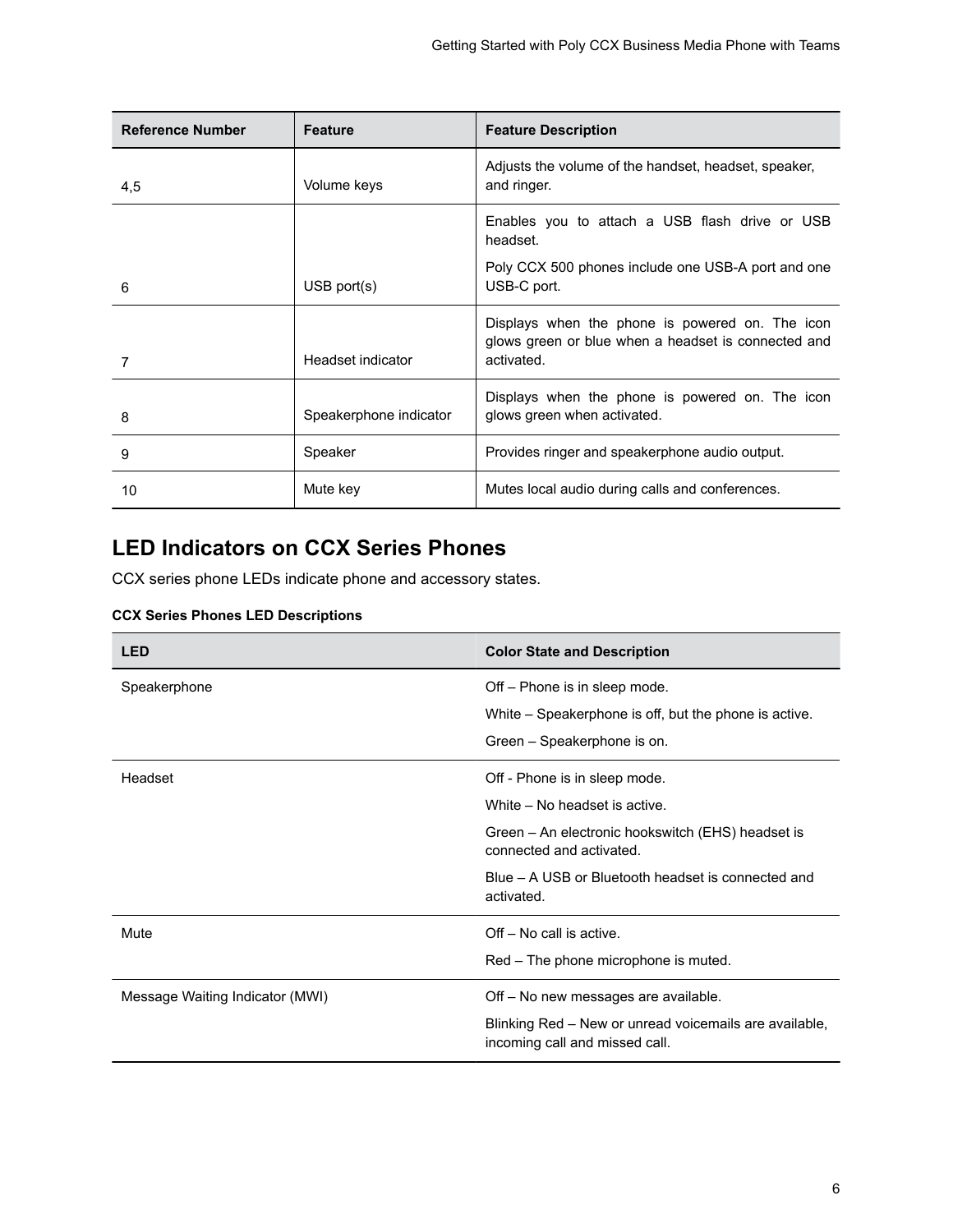### <span id="page-7-0"></span>**Wake the Phone**

The phone screen turns off after a set amount of idle time. You can wake the phone at any time after this happens.

### **Procedure**

- **»** Do one of the following:
	- Lift the handset.
	- Tap the screen.
	- Tap the Bluetooth headset call button.
	- Tap the USB headset call button.

## **Access Microsoft Teams Help**

You can access the Microsoft Teams help site through the phone or on the web.

### **Procedure**

- **»** Do one of the following:
	- On the phone, go to **Menu** > **Settings** > **Help**.
	- In a web browser, go to [Microsoft Teams help center.](https://support.office.com/en-us/teams)

## **Accessibility Features**

Poly products include a number of features to accommodate hearing-, vision-, mobility-, or cognitivelyimpaired users.

### **Features for Hearing-Impaired Users**

Your phone includes many features that enable users with hearing impairments to use various features on the phone.

The following table lists the accessibility features for hearing-impaired users.

#### **Accessibility Features for Hearing-Impaired Users**

| <b>Accessibility feature</b>    | <b>Description</b>                                                                                                                                                                |
|---------------------------------|-----------------------------------------------------------------------------------------------------------------------------------------------------------------------------------|
| Visual message indicators       | An indicator light on the phone indicates that new<br>messages are waiting. Icons on the screen also<br>indicate that the phone has new messages.                                 |
| Adjustable ring tone and volume | You can choose from a variety of ring tones for the<br>phone. You can also change the volume of the ringer to<br>suit your needs and choose different ring tones for<br>contacts. |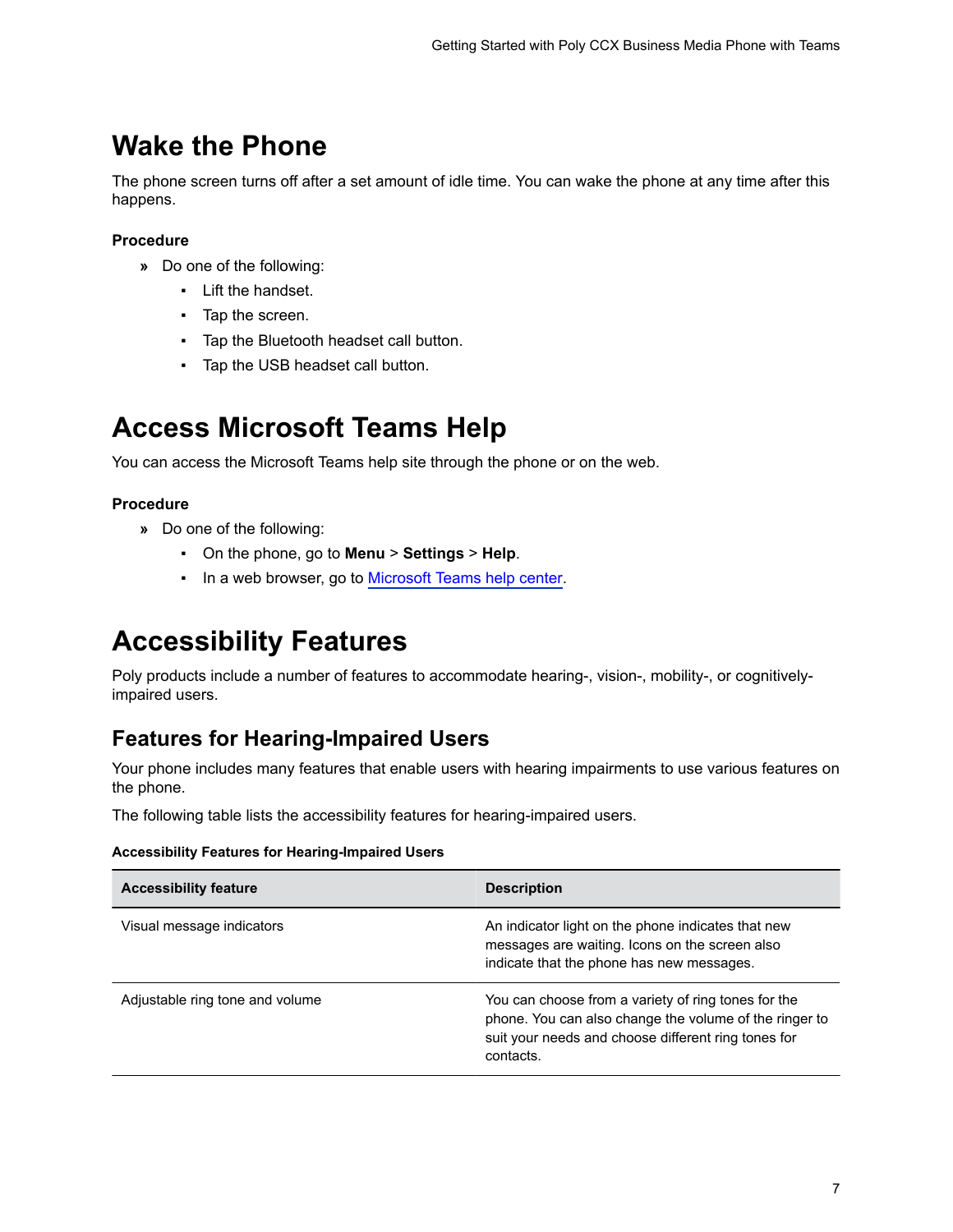### <span id="page-8-0"></span>**Features for Mobility-Impaired Users**

Your phone includes features that enable users with mobility impairments to perform various functions on the phone.

The following table lists the accessibility features for mobility-impaired users.

#### **Accessibility Features for Mobility-Impaired Users**

| <b>Accessibility feature</b> | <b>Description</b>                                                                                                         |
|------------------------------|----------------------------------------------------------------------------------------------------------------------------|
| Touchscreen                  | The large touchscreen enables you to select, swipe,<br>and press the screen to perform functions and activate<br>features. |
| Built-in speakerphone        | A built-in speakerphone allows you to hear audio on the<br>device without having to use a headset.                         |

### **Features for Vision-Impaired and Blind Users**

Poly phones include various features that enable users with visual impairments to use many of the features on the phone.

The following table lists the accessibility features for visually-impaired and blind users.

| <b>Accessibility Feature</b> | <b>Description</b>                                                                                                                                                                                                         |
|------------------------------|----------------------------------------------------------------------------------------------------------------------------------------------------------------------------------------------------------------------------|
| Adjustable backlight         | You can change the brightness of the screen by<br>adjusting backlight intensity settings.                                                                                                                                  |
| Illuminate feature keys      | Many feature keys illuminate when activated to alert<br>you when a feature is enabled.                                                                                                                                     |
| Microphone mute              | An audible alert plays when you mute or unmute the<br>microphones using any of the Mute keys on the device<br>or far-end system. The phone plays an alert periodically<br>if the device is muted for a set period of time. |

#### **Accessibility Features for Vision-Impaired and Blind Users**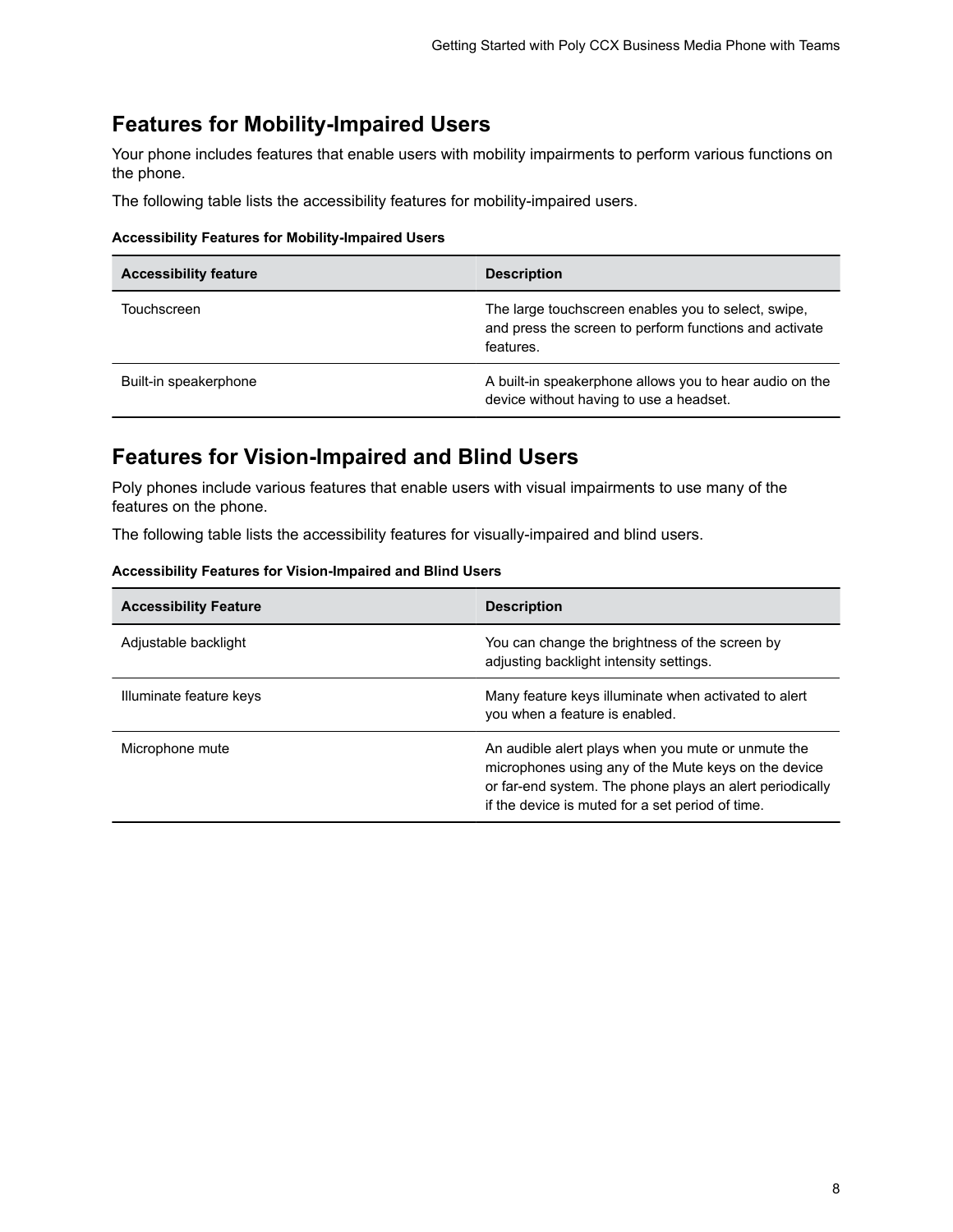# <span id="page-9-0"></span>**Signing In to Your Phone**

### **Topics:**

- Sign In Using the Phone Local Interface
- **Sign In to Your Phone Using a Web Browser**
- **[Sign Out of Microsoft Teams](#page-10-0)**

Use your Microsoft account credentials to sign in to Teams on your phone.

You can sign in to your phone using one of the following methods:

- **User ID**—Enter your user credentials.
- **Web Sign In**—To sign in from a computer, select **Sign in from another device**, and use the provided web address and code.

**Note:** You can sign in with only one Microsoft account at a time.

## **Sign In Using the Phone Local Interface**

You can sign in to Microsoft Teams using the phone's local interface.

### **Procedure**

- **1.** Select **Sign in**.
- **2.** Enter your Microsoft account name and select **Next**.
- **3.** Enter your Microsoft password and select **Sign in**.

## **Sign In to Your Phone Using a Web Browser**

You can sign in to your phone by entering a URL and code into a web browser.

### **Procedure**

- **1.** Select **Sign in**.
- **2.** Select **Sign in from another device**.

A web address and code display.

- **3.** On your computer, enter the URL into a web browser.
- **4.** Enter the code displayed on your phone into the **Code** field
- **5.** Select your Microsoft account name and click **Next**.
- **6.** Enter your Microsoft password and select **Sign in**.

Your phone signs in to Teams.

**7.** On your phone, select **Got it**.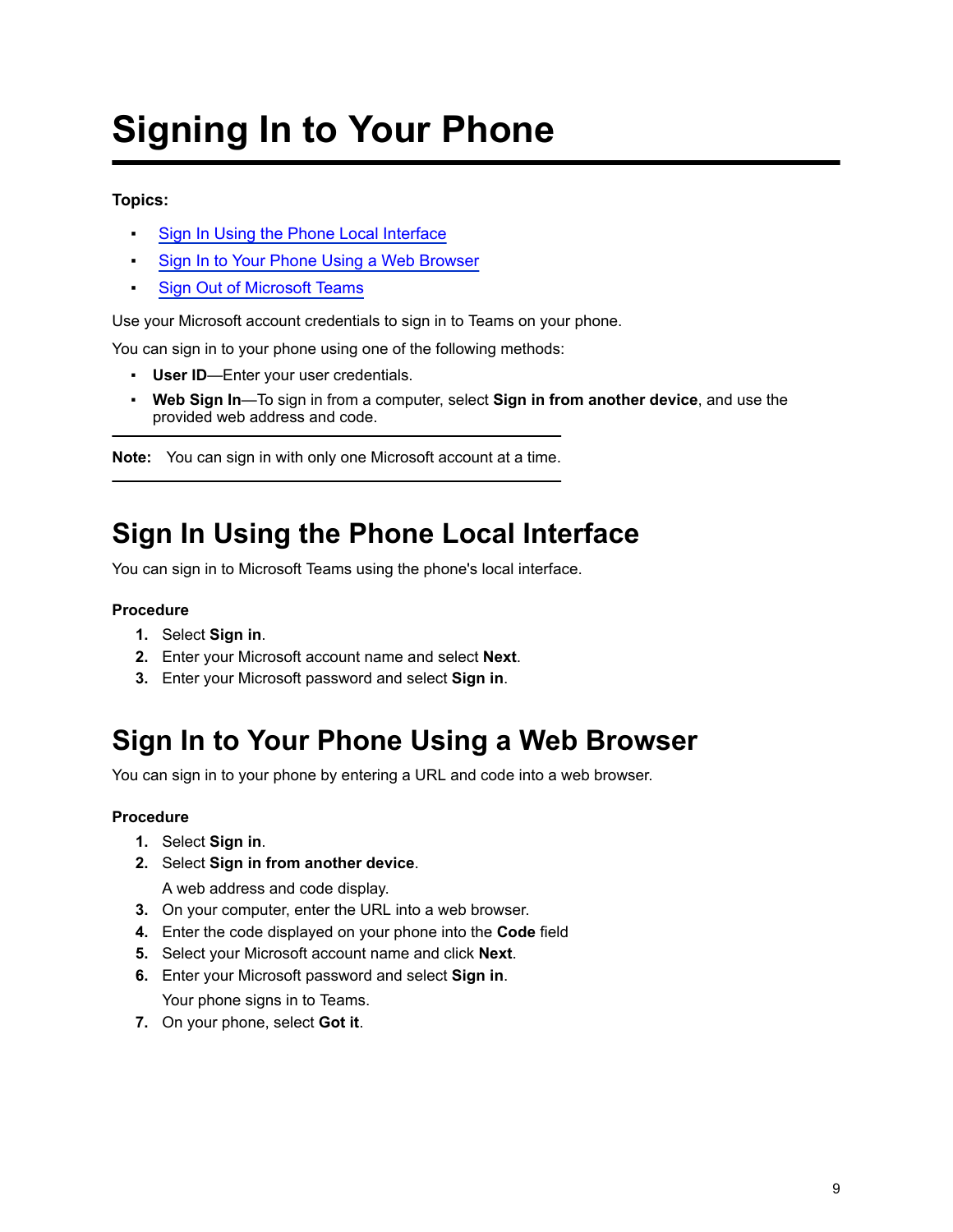## <span id="page-10-0"></span>**Sign Out of Microsoft Teams**

If you are signed in to Microsoft Teams on a public phone, make sure you sign out after you are finished using the phone.

After you sign out of Microsoft Teams, you can't make calls or view upcoming meetings. You must sign back in to Microsoft Teams to use the phone.

- **1.** Go to **Menu** > **Settings**.
- **2.** Select **Sign out**.
- **3.** Select **OK**.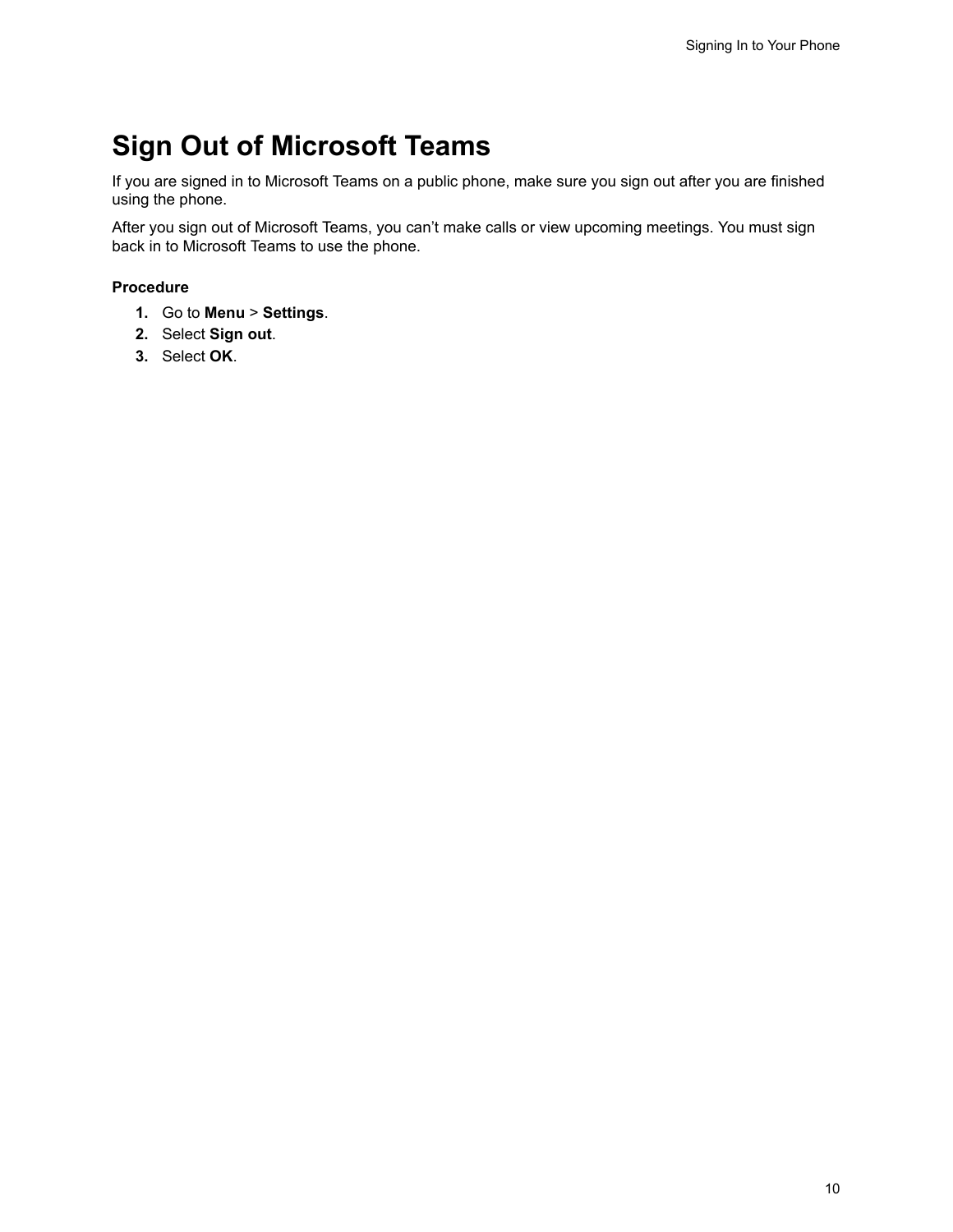# <span id="page-11-0"></span>**Poly CCX Business Media Phone with Teams Settings**

### **Topics:**

- **Change the Phone Display Language**
- Date & Time
- **[Adjust the Display Backlight](#page-12-0)**
- **[Set the Phone Theme to Dark](#page-12-0)**
- [Screen Saver](#page-12-0)
- **[Headset Settings](#page-13-0)**
- **[Enable Bluetooth](#page-14-0)**
- **[Enable Accessibility Options](#page-14-0)**

You can customize basic settings on the phone, including changing the language, time and date format, and display settings.

Some changes made within menus apply automatically. However, some settings require you to select the **Back** button and then select **Save** when prompted.

## **Change the Phone Display Language**

You can change the language used for your phone's user interface.

### **Procedure**

- **1.** Go to **Menu** > **Settings** > **Device Settings**.
- **2.** Select **Language** and select a language from the list.

### **Date & Time**

You can choose to set the date and time by selecting a time zone or by using a server.

### **Set the Time and Date Using a Server**

You can enter a time and date server for your phone instead of using the default settings.

- **1.** Go to **Menu** > **Settings** > **Device Settings**.
- **2.** Select **Date & Time**.
- **3.** Set the time using one of the available options:
	- Select **Select time zone** and select the GMT offset for your time zone.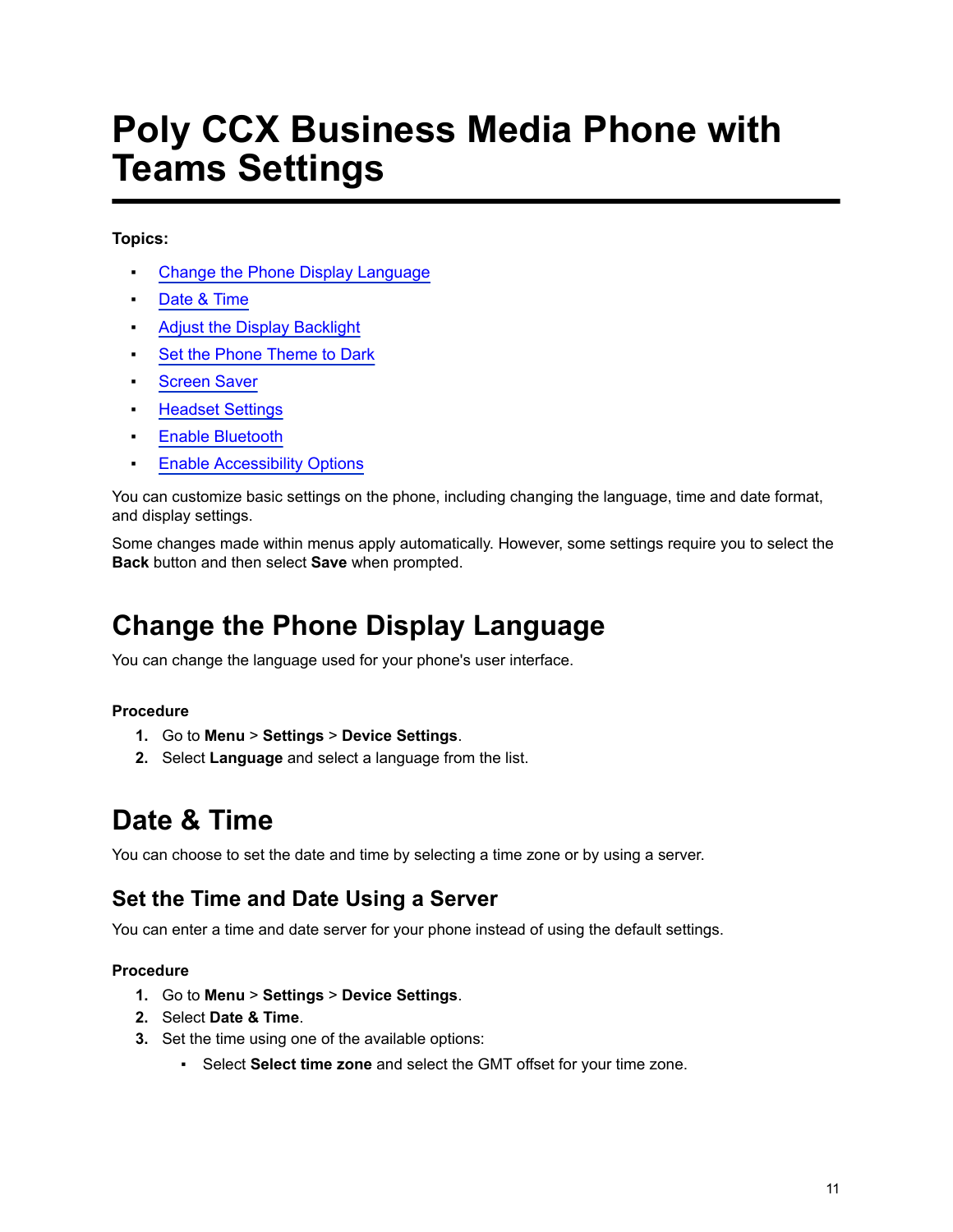- <span id="page-12-0"></span>▪ Select **SNTP Server1** or **SNTP Server2** to set the time zone using Simple Network Time Protocol (SNTP).
- Toggle the **DHCP** switch to set the time zone using DHCP.

### **Change the Time Format**

You can switch between 12-hour and 24-hour time format on your phone.

#### **Procedure**

- **1.** Go to **Menu** > **Settings** > **Device Settings**.
- **2.** Select **Date & Time**.
- **3.** In the **Time Format** section, select **12 Hour** or **24 Hour**.

### **Adjust the Display Backlight**

You can adjust your phone's display brightness.

#### **Procedure**

- **1.** Go to **Menu** > **Settings** > **Device Settings**.
- **2.** Select **Display**.
- **3.** Slide the **Backlight** slider to the left to lower the brightness or to the right to increase the brightness.

### **Set the Phone Theme to Dark**

To reduce the brightness of your phone screen, you can switch the phone theme to dark.

#### **Procedure**

- **1.** Go to **Menu** > **Settings**.
- **2.** Select the **Dark Theme** toggle switch.
- **3.** Select **Restart**.

The Microsoft Teams splash screen momentarily appears before the phone switches the theme.

## **Screen Saver**

You can personalize your phone by enabling the screen saver. When the phone is idle, the phone displays the selected screen saver based on the Phone Timeout value.

### **Enable the Screen Saver**

You can enable your phone's screen saver and choose from the built-in screen saver backgrounds.

The screen saver automatically starts each time your phone is idle for a certain amount of time. You can stop the screen saver at any time by pressing any key or touching the screen. When your phone is idle again for a specified period of time, the screen saver starts again.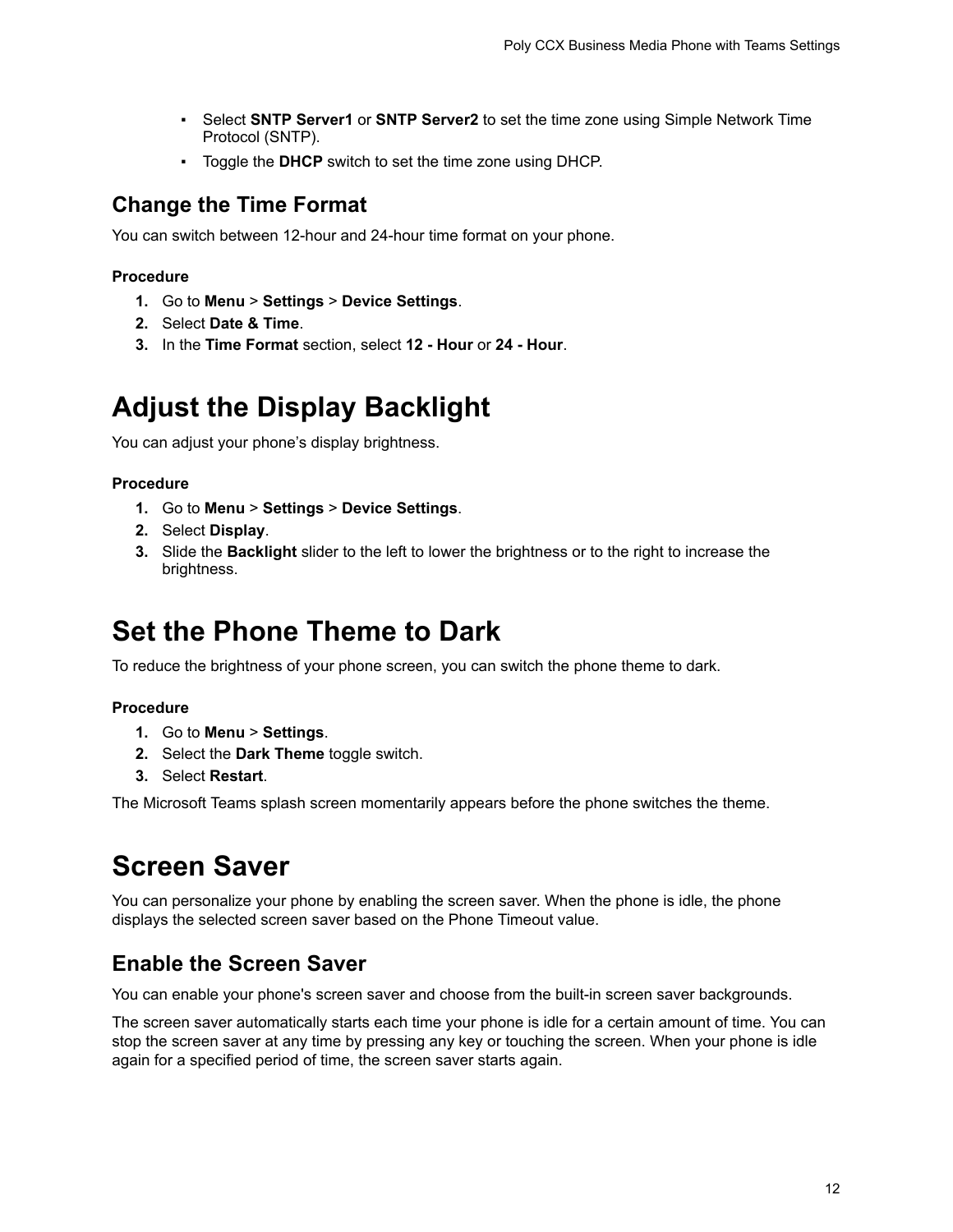#### <span id="page-13-0"></span>**Procedure**

- **1.** Go to **Menu** > **Settings**.
- **2.** Select **Display**.
- **3.** Select **Screen Saver**.

The **Screen Saver Background** menu item is enabled.

**4.** To display a list of available screen savers, select **Screen Saver Background**.

### **Set the Phone Timeout**

You can define how long the phone sits idle before the screen turns off.

### **Procedure**

- **1.** Go to **Menu** > **Settings** > **Device Settings**.
- **2.** Select **Display**.
- **3.** Select **Backlight & Screen Saver Timeout** and choose an idle time from the list.

### **Headset Settings**

You can use a headset with a microphone by connecting it via USB or Bluetooth (if available on your phone).

A dialog window displays to notify you when you successfully connect a headset. When you use the headset, the headset icon on the phone glows.

**Note:** Lifting the handset overrides the headset.

### **Configure Hookswitch Mode**

You can configure which hookswitch mode your phone uses. Based on the headset you're using, this option may enable additional headset control options.

#### **Procedure**

- **1.** Go to **Menu** > **Settings** > **Device Settings**.
- **2.** Select **Headset**.
- **3.** Select **HookSwitch Mode** to choose an available mode from the list.

### **Enable Echo Cancellation**

You can enable echo cancellation to remove echoes that you might experience when using your headset.

- **1.** Go to **Menu** > **Setting** > **Device Settings**.
- **2.** Select **Headset**.
- **3.** Select **Echo Cancellation**.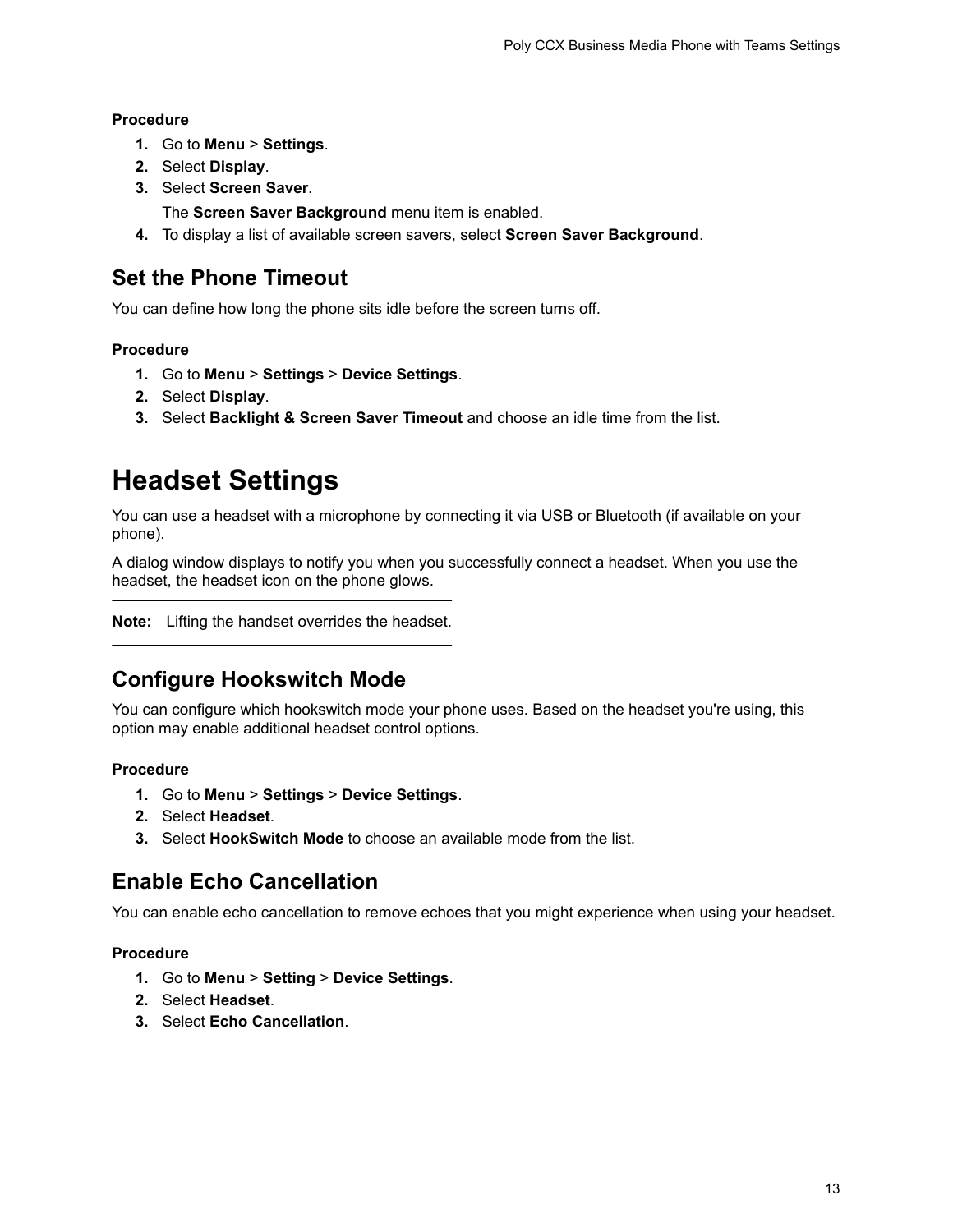### <span id="page-14-0"></span>**Enable Bluetooth**

You can pair and connect a Bluetooth device to your phone.

#### **Procedure**

- **1.** Go to **Menu** > **Settings** > **Device Settings**.
- **2.** Select **Bluetooth**.
- **3.** Toggle the **Bluetooth** switch to enable or disable Bluetooth.

When you enable Bluetooth, a **Manage Bluetooth Device** option displays. You can now pair Bluetooth–enabled devices in range.

### **Enable Accessibility Options**

Your phone includes accessibility options to assist with visual impairment.

- **1.** Go to **Menu** > **Settings** > **Device Settings**.
- **2.** Select **Accessibility**.
- **3.** Toggle the **Accessibility Settings** switch to enable or disable accessibility options.
- **4.** Enable the following options as desired:
	- **High Contrast Mode**: Increases the color contrast in the local interface.
	- **Large Text**: Increases the size of the text in the local interface.
	- **Color Correction** and **Correction Mode**: Adjusts colors to compensate for color vision deficiency.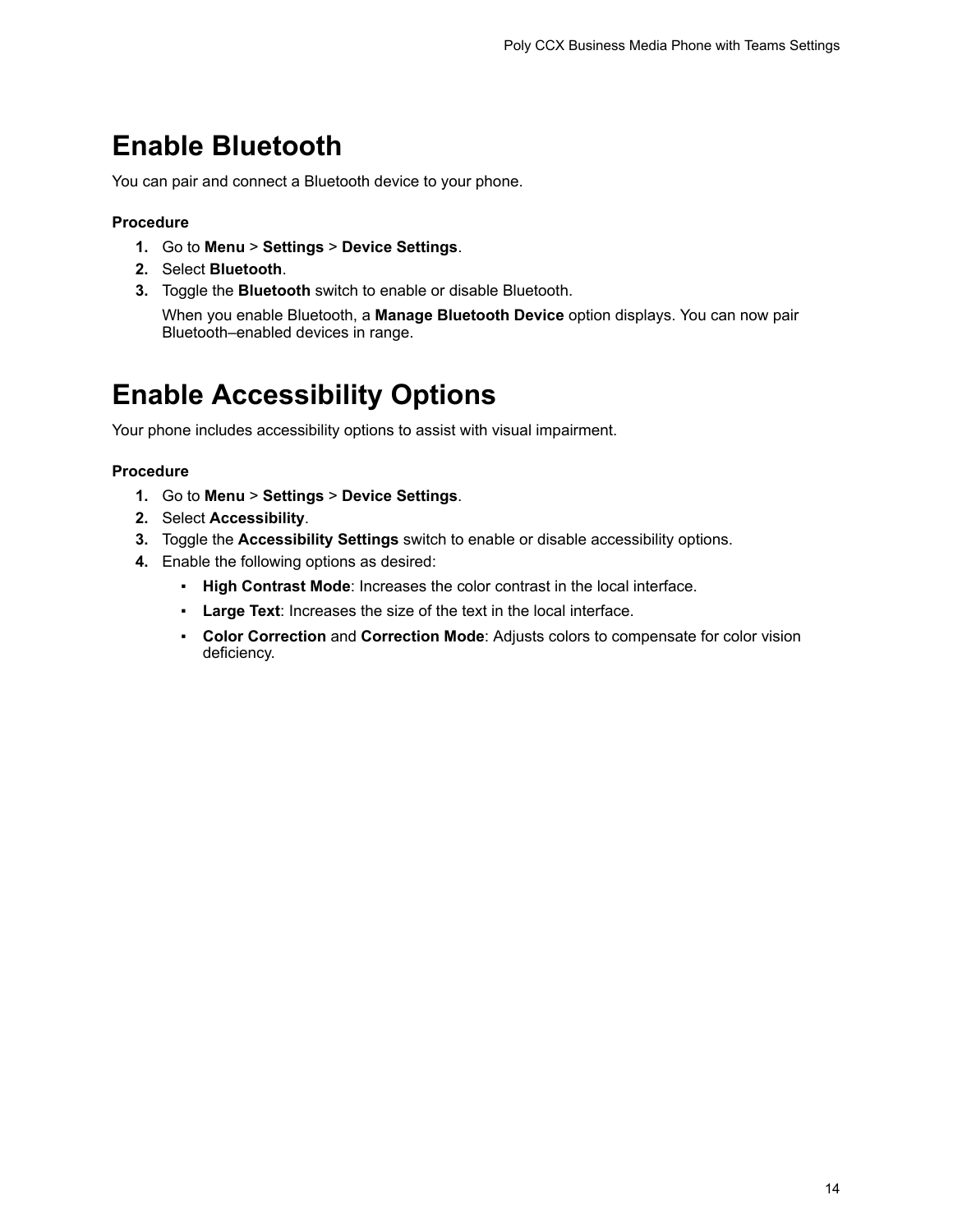# <span id="page-15-0"></span>**Troubleshooting**

### **Topics:**

- **View Device Information**
- Enable Logging
- [Enable Screen Capture](#page-16-0)
- [Reboot the Phone](#page-16-0)

If you are having issues with your Poly phone, you can try the troubleshooting options and solutions in the following topics to resolve certain issues.

## **View Device Information**

You can view device information, such as the IP address, the unique MAC address, and software and application versions the device is currently running.

#### **Procedure**

- **»** Go to **Settings** > **Device Settings** > **About** to view the following device information:
	- IP Address
	- MAC Address (also called the serial number)
	- Firmware Version
	- Partner App Version
	- Company Portal Version
	- Teams Version
	- Device Settings Version
	- Admin App Version

## **Enable Logging**

Your system administrator may ask you to turn on logging to assist in troubleshooting. Logging stores information about events that take place on the phone, such as placing a call.

- **1.** Go to **Menu** > **Settings** > **Device Settings**.
- **2.** Select **Debug**.
- **3.** Toggle the **Logging** switch to enable logging.
- **4.** Select **Log Level** to choose the level that you want your phone to record logs.